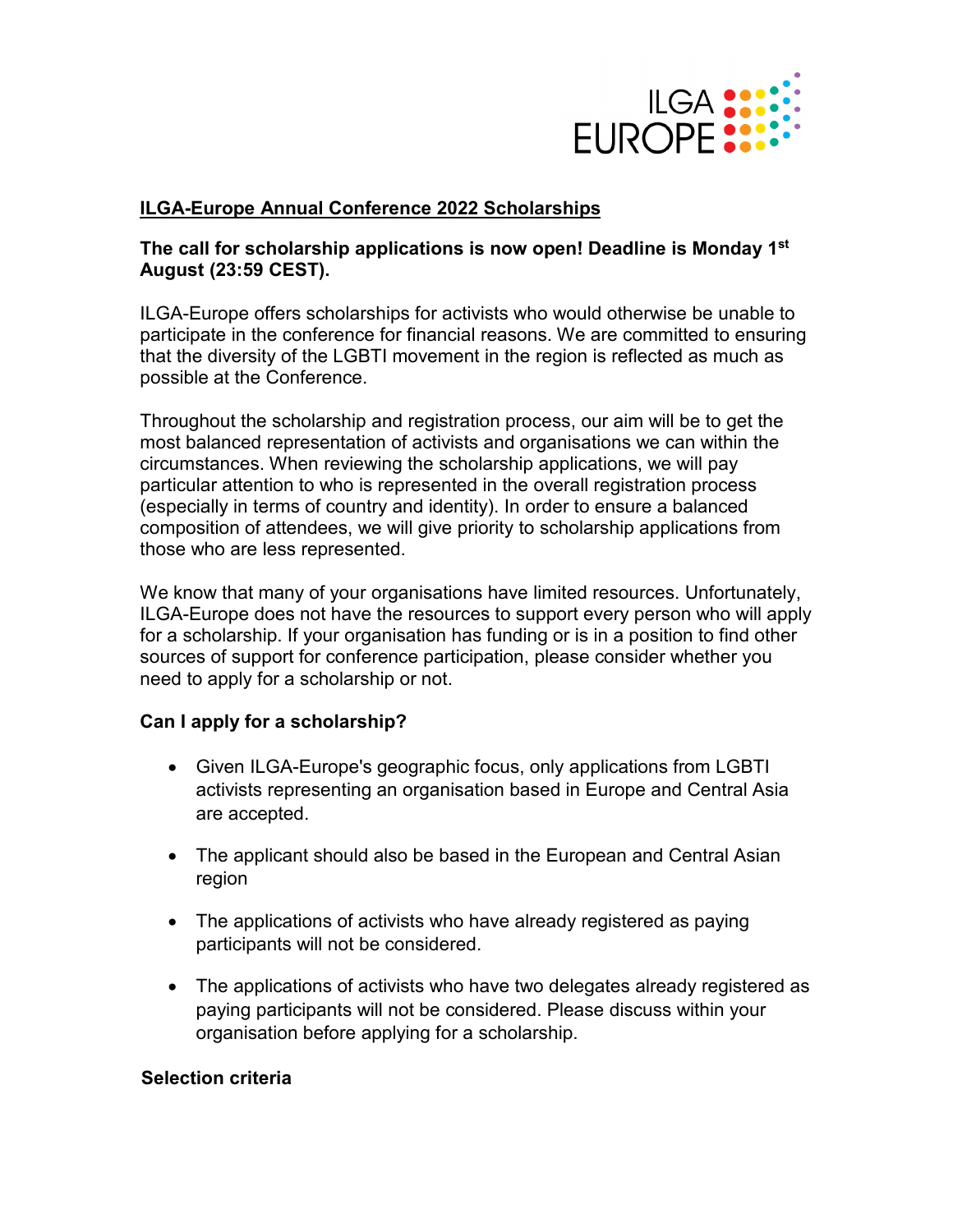

In assessing applications for scholarships ILGA-Europe will consider the following:

- **Diversity:**
	- $\circ$  We give particular attention to diversity of representation from delegations to the Annual Conference – whether it is in terms of sexual orientations, gender identities and/or gender expression, sex characteristics, cultures, religions, linguistic, ethnic groups as well as in terms of age, disability, visual or hearing ability, health status, financial means and family composition/responsibilities or other identities.
	- o We particularly welcome applications from activists belonging to groups which are under-represented within the LGBTI movement.
- **Motivation:**
	- $\circ$  Applicants should explain how their participation will contribute to the work of ILGA-Europe and to that of the LGBTI movement in their country or region (Europe and Central Asia).

Please, keep in mind that:

- **Do not book travel or apply for a visa unless the scholarship is granted!**
	- o **If you have concerns about the timeline for your visa application, please contact the ILGA-Europe team to discuss it.**
- ILGA-Europe's members will be prioritised.
- Scholarship applications of individuals who are already registered as paying participants, and those coming from organisations that have already delegated two paying participants, will not be assessed
- Once all the scholarships are granted, a waiting list will be created in case of cancellations.
- If you are granted a scholarship, you will receive a request to register (fill in another form). If you do not register by the deadline, your scholarship will be cancelled and passed on to the next applicant on the waiting list.

#### **Process and timeline**